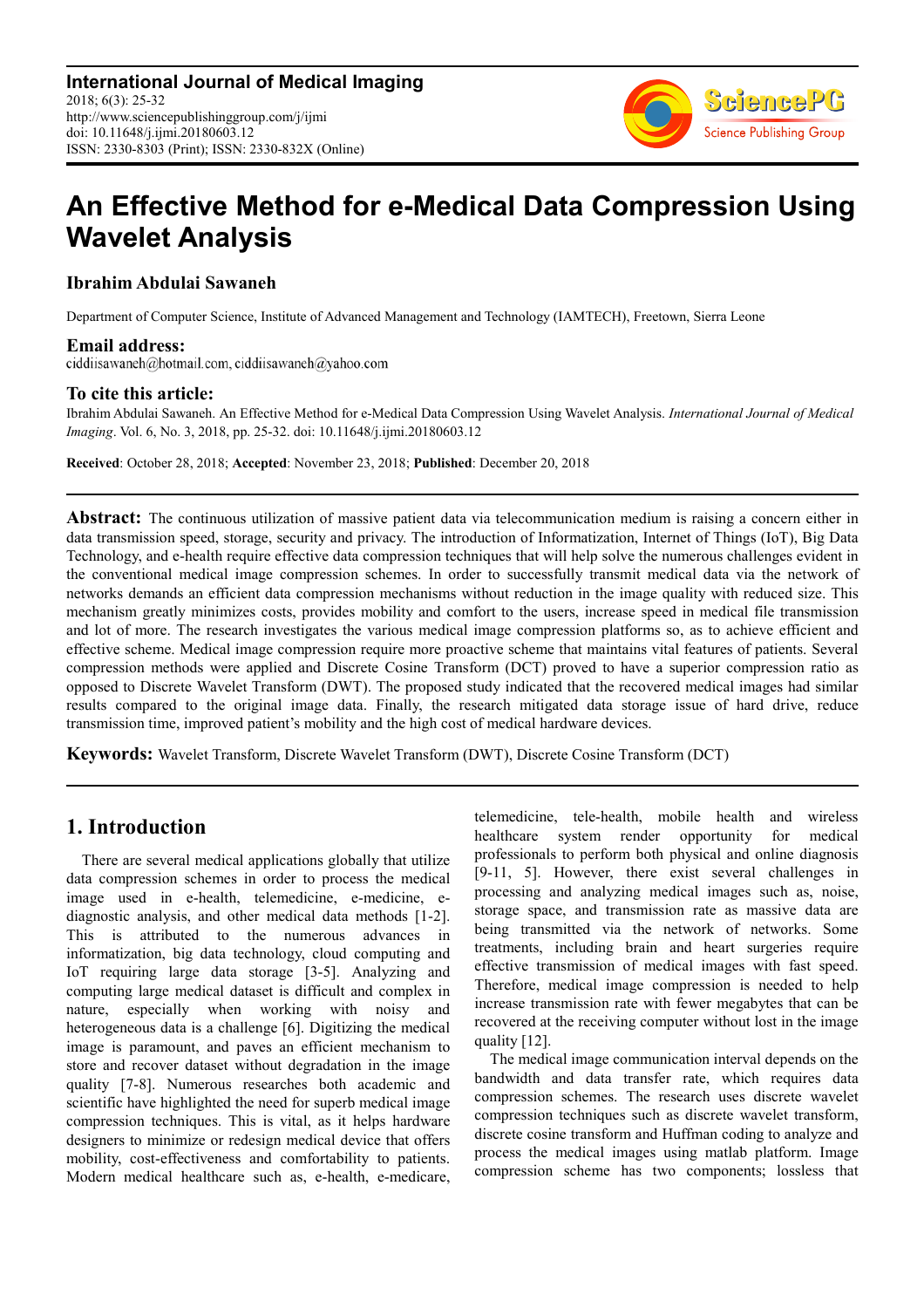permits the restructuring of the original image exactly, and lossy, which is the opposite of lossless, but has higher compression ratios. Noting that has the compression ratio increases, so the image quality decreases.

#### *1.1. Research Statement*

Fortunately, the need to provide more comfort ability and mobility in medical field using internet platform to transmit medical data from one point to another is growing every that passes by. This is accompanied with massive data usage that occupies larger storage space and low transfer rate.

Image data exhibits superior preference with regards to its usability in terms of bandwidth consumption for medical data communication. Therefore, the research tries to demonstrate the need to design or combine existing data compression schemes to solve the above problems. There exist several disadvantages of the analogue illustration of large images, for instance, CTs, MRI [13], and Ultrasound compared to digital counterpart. Also transmitting unprocessed digital data poses difficulty at the receiving PC resulting in high operation cost. Medical data are sensitive life threatening information meaning; during transmission no records should be lost.

The numerous problems can be addressed by applying DWT that has higher data compression and reconstruction advantage using Matlab. The proposed novel provides enhanced solution for health monitoring systems via DWT, Fourier transform, Fast Fourier transform and haar wavelet to decompress and reconstruct e-healthcare images without information degradation (reduce data size, reduce transmission interval and requires minimal energy use).

#### *1.2. Research Objectives*

The directive of the research is to design an effective compression scheme for compressing medical images, using wavelet analysis scheme, without distorting or losing the original features of that image.

#### *1.3. Specific Objectives*

The specific objectives of the research are outlined below:

- (1) To minimize the storage space for recording of patients bio-data including RMI, CTs scan and ultrasound images.
- (2) Pave the way for reduced medical gadget physical sizes that enhances mobility and comfort.
- (3) Minimize medical file transfer rates
- (4) Increase data transmission rate for diagnostic information.
- (5) Enhance image quality after recovering without loss in quality.
- (6) Render cost-effective medical gadgets.

### **2. Related Works**

The difficulty exhibited by both time and frequency domains are vital in achieving superior data compression result. As several medical image signals attribute time space domain with no information about the frequency. Wavelet analysis splits image signal into approximation and detail information. The approximation portion indicates image pixel values overview at the top left hand corner with the other three details (horizontal, vertical and diagonal) showing the changes the image undergo from one stage to another. Usually, the lesser detail coefficients are set to zero. The thresholding assigns values below the detail to zero. Many zeros or sparsity in e-Medicare renders excellent compression ratio. Power consumption is the number of records attained for compression and reconstruction processes that is comparable to the sum of the square pixel values. Noting 100% power preservation is lossless that maintain image quality without depreciation and lossy compression if the energy retention greatly reduces as in TV. A balance should be attained for huge energy loss if more zeros are to be generated.

Wavelet, a mathematical scheme partitions data into many sub-band frequencies. It is pivotal, as many biological samples are being investigated on diverse scale or resolutions referred to as multiresolution, permitting image decomposition. DWT has continuously been used in compressing medical images because of its recovering potentials with several mother wavelet domains. DWT coefficients are normally set to zero fluctuating up and down along the x-axis, and contain compact signal formation that the image is not over obtainable with many zeros rendering the algorithm more reliable and effective for optimal data recovering.

In wavelet transform, detail frequency of image signal is achievable at any particular interval, and in Fourier transform only the amplitude signal is noted while time frequency is discarded [14]. Features like matching pursuit method, basis pursuit, *ℓ*1 optimization method, mean square error, and normalized mean square error play fundamental function in data reconstruction scheme. Each representation presents different feature and therefore, programmer needs to select appropriate scheme for particular task. Wavelet function Ψ(*t*) contains two main features [8];

$$
\int_{-\infty}^{0} \Psi(t) dt = 0 \tag{1}
$$

For oscillatory function or wavy situation.

$$
\int_{-\infty}^{0} |\Psi(t)|^2 dt < \infty \tag{2}
$$

Majority of energy in  $\Psi(t)$  is partial to finites periodicity.

The speedily technological development in compression of big data integration [14] creates an enhanced optimization scheme to attain superior data reconstruction routine. WT splits medical records into block wavelets and discards unnecessary information, maintaining relevant details for recovering. Many wavelets exist but our focus is DWT though others such as Haar, Fourier transform and Fast Fourier transform were considered to choose the scheme.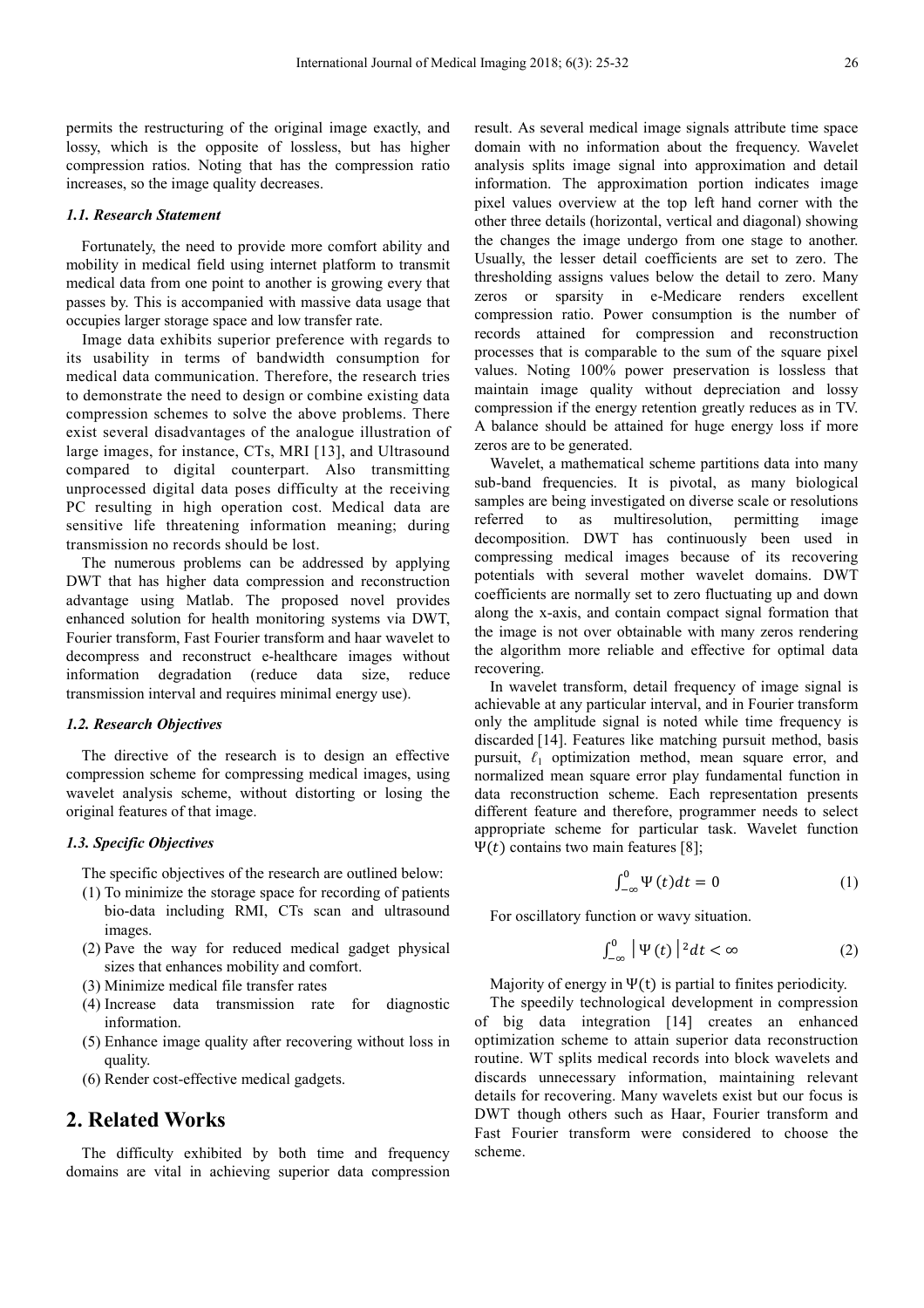

*Figure 1. Wavelet Image Compression Framework.* 

### **3. Methodology**

The research adopted a combined schemes of Huffman coding, DWT and Discrete Wavelet Transform (DCT). This technique reduces the size of image and improves its quality.

#### *3.1. Discrete Wavelet Transform (DWT)*

DWT possesses optimal data compression ratio mostly deployed in medical and security applications. DWT consists of many mother wavelet functions [15].

DWT eliminates duplicates in images. Compressing image requires the programmer selecting the right mother wavelet functions. Compressing high quality image require you knowing more details about the sample image at hand.

Discrete wavelets platform uses filter banks. The sample resolution is tailored filtering, and scale altered up-sampling and down-sampling method. High-pass filter maintains high frequency, discarding low frequency records. Low-pass filter retains small frequency data and eliminates high frequency data. The record is further staled in two sub-bands (high and low frequency). The sub-signal obtained from the low filter has the highest frequency half the source image signal. This means the half source image signal is required to recover the source image. This reduces the resolution time. The estimated sub-signal is placed in the filter bank repetitively until the desire intensity of decomposition is attained. The research will finally achieve the estimated coefficients summing sub-signals and knowledgeable sub-signals together and the source image obtained.

Applying high redefinition DWT to support 3D-DWT [16] is essential. Selecting suitable image compression platform to compress 3D and 4D medical image datasets [17-18].

*Merits of DW Analysis* 

(1) Render larger storage capacity.

- (2) Enhance wellbeing data transmission rate.
- (3) Flexibility in compressing and decompressing files.

(4) Ease the mathematical difficulty.

*Demerits of Discrete Wavelet Analysis* 

(1) Normally results in transmission error.

- (2) Decompresses image signal before making judgment.
- (3) Sometimes results in complication.

*Table 1. Pseudo Code for DWT Compression.* 

| <b>Pseudo Code for DWT Compression</b>                                                         |
|------------------------------------------------------------------------------------------------|
| Decomposition Stage                                                                            |
| A wavelet type was chosen with N, calculate the wavelet and decompose image signal at N level. |
| Thresholding                                                                                   |
| Hard thresholding was applied to individual level starting 1 to N to coefficients.             |
| <b>Reconstruction Stage</b>                                                                    |
| Calculate the reconstructed wavelet from true approximation coefficients.                      |
|                                                                                                |
| image originally decomposes into an 8 x 8 partitions                                           |





*Figure 2. Image Compression Framework.* 

DCT [19-20] offers approximation discloses Discrete Fourier Transform (DFT) real portion of the series. For instance, in a given set of data of N, the DCT's computational periodicity is of order  $N \log_2 N$  resembles DFT but with optimal convergence than DFT. Figure 2 shows image originally decomposes into an 8 x 8 partitions allowing forward discrete cosine transform (FDCT) to be executed on each block partition. FDCT concentrates on image signal in lower spatial frequencies whose number of bits are quantified to zero or close zero. The coefficients are then finally quantized and encoded to attain the compressed image, and the revise produces of IDCT achieved the decompression process.

#### *3.3. Image Compression Framework*

Image compression method is continuously used in medical applications, such as MRI [13], CTs, medical teleconferencing, videoconferencing and e-health consultancy raises certain question that needs answers. Massive patients' records (images, graphics, files) are conveyed via a communication links [21-22] in raw form resulting to poor data transmission rate, increase in storage space on disk and increase in cost of operation. Medicare imageries constituents of many artifacts referred to as redundancy or duplication consuming large storage space on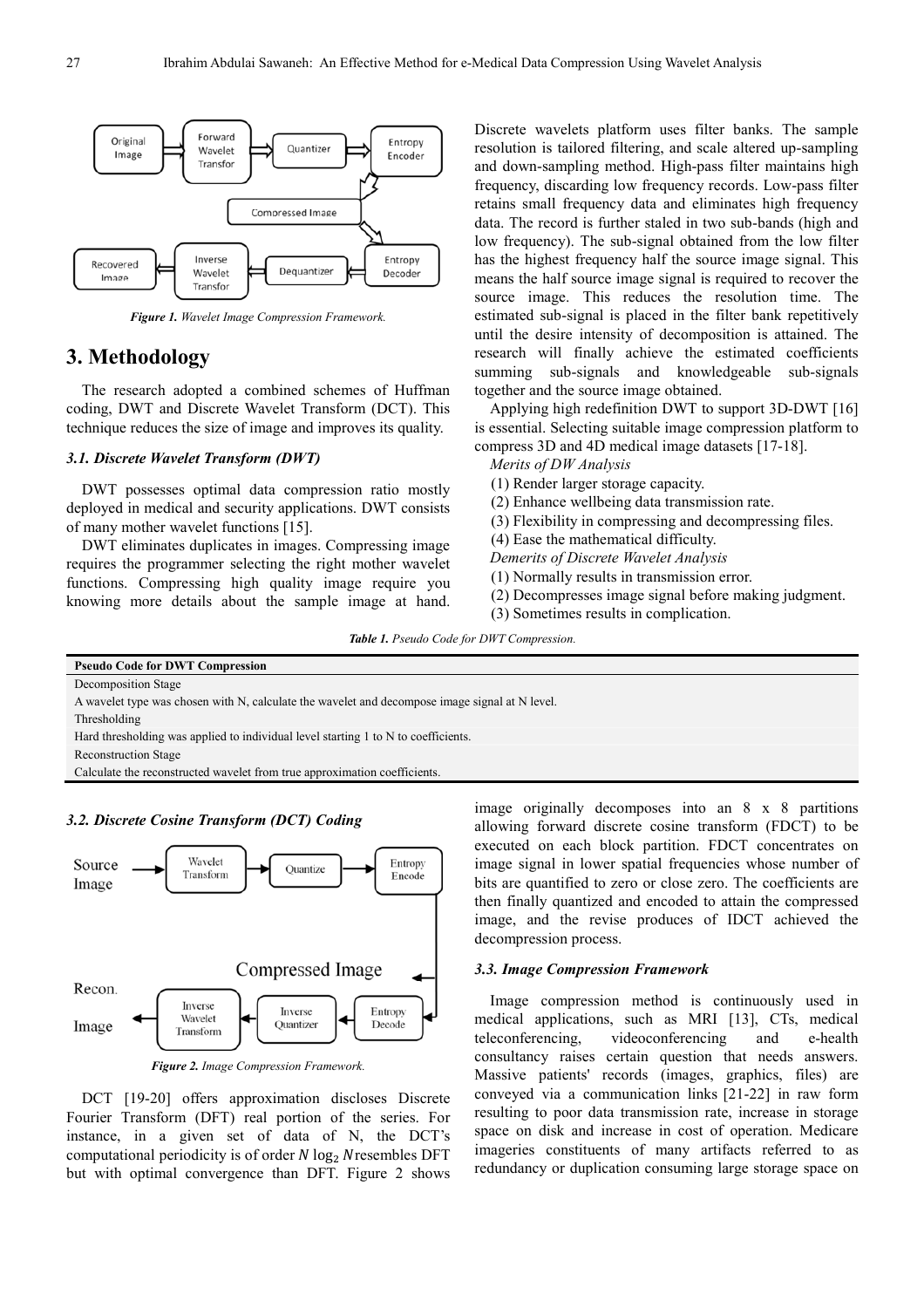disks, increases transmission bandwidth and requires more time for both uploading and downloading processes. Therefore image compression answers those questions. Medicare image compression effectively compresses and decompresses images in medical fields. Lossless compression includes Huffman coding, LZW coding, Entropy coding, Bit-plane coding and Run-length coding and lossy examples are fractal compression, wavelet transform, transform coding, Fourier-related transform and discrete cosine transform.

### **4. Basic Data Compression Types**

There exists lossy and lossless compression [23-24] as adopted in healthcare image compression 2.6. Survey Sample

#### *4.1. Lossy Compression*

Lossy compression [25] is used in numerous healthcare applications including Transform coding, DCT and DWT. Lossy data compression is not attainable, as the compressed image cannot be regained exactly as the original source image but instead gives an approximation image. Here, sometimes the programmer must choose whether to tradeoff image data size over image quality.

$$
f(x, y) \neq \hat{f}(x, y) \tag{3}
$$

Lossy scheme process images to lesser size than lossless method, but attaining higher compression ratio.

#### *4.2. Lossless Compression*

An enhanced and efficient data compression platform called lossless compression recovers the compressed data exactly as the original data without data loss. The scheme exploits only the statistical duplications and maintains the image quality [26].

## **5. Image Compression and Reconstruction**

Image Compression decreases the size of an image and hence, reduces the storage capacity and enhanced the file transfer rate. It consists of the encoder and the decoder. Image  $f(x, y)$  is placed into the encoder producing a set of input data to epitomize image. The approximation image  $f'(x, y)$  is attained by compressing and de-compressing the image.





*Figure 3. a. Original Image; b. Compressed Sample.* 

| <b>Table 2.</b> Wavelet Image Compression and Decompression. |  |  |  |  |  |  |  |  |
|--------------------------------------------------------------|--|--|--|--|--|--|--|--|
|--------------------------------------------------------------|--|--|--|--|--|--|--|--|

| Algorithm: DWT Image Construction and Decomposition                                               |
|---------------------------------------------------------------------------------------------------|
| Lunch Matlab and open the wavemenu toolbox                                                        |
| Load the image named brain jpg with resolution $153 \times 150$                                   |
| Choose biorthogonal wavelet type and then select level 3.                                         |
| Click analyze and select compress.                                                                |
| Use "By level thresholding" and select "Bal. Sparsity-norm. Also select "vertical detail coeffs". |
| Click compress and save the image.                                                                |
|                                                                                                   |

| Table 3. Results obtained from figures 3a and 3b. |  |  |  |  |  |  |
|---------------------------------------------------|--|--|--|--|--|--|
|---------------------------------------------------|--|--|--|--|--|--|

| <b>DWT</b> Level | <b>Threshold Values</b> |
|------------------|-------------------------|
| Level 1          | 11.86                   |
| Level 2          | 11.86                   |
| Level 3          | 11.86                   |
|                  |                         |

Figure 3a is the original image, and figure 3b is compressed image. Energy retained in compressing and decomposing the image was 99.995 with 60.03 % zeros.

Several other wavelet types were experimented and the

results are as shown in table 4.

| <b>Wavelet Type</b> | <b>Energy Retained (%)</b> | Number of Zeros $(\% )$ |
|---------------------|----------------------------|-------------------------|
| Haar                | 99.94                      | 58.90                   |
| Bior                | 99.99                      | 60.03                   |
| Coif                | 99.91                      | 65.57                   |
| Sym                 | 99.93                      | 62.06                   |

According to table 4, Biorthogonal medical image has the optimal compression rate.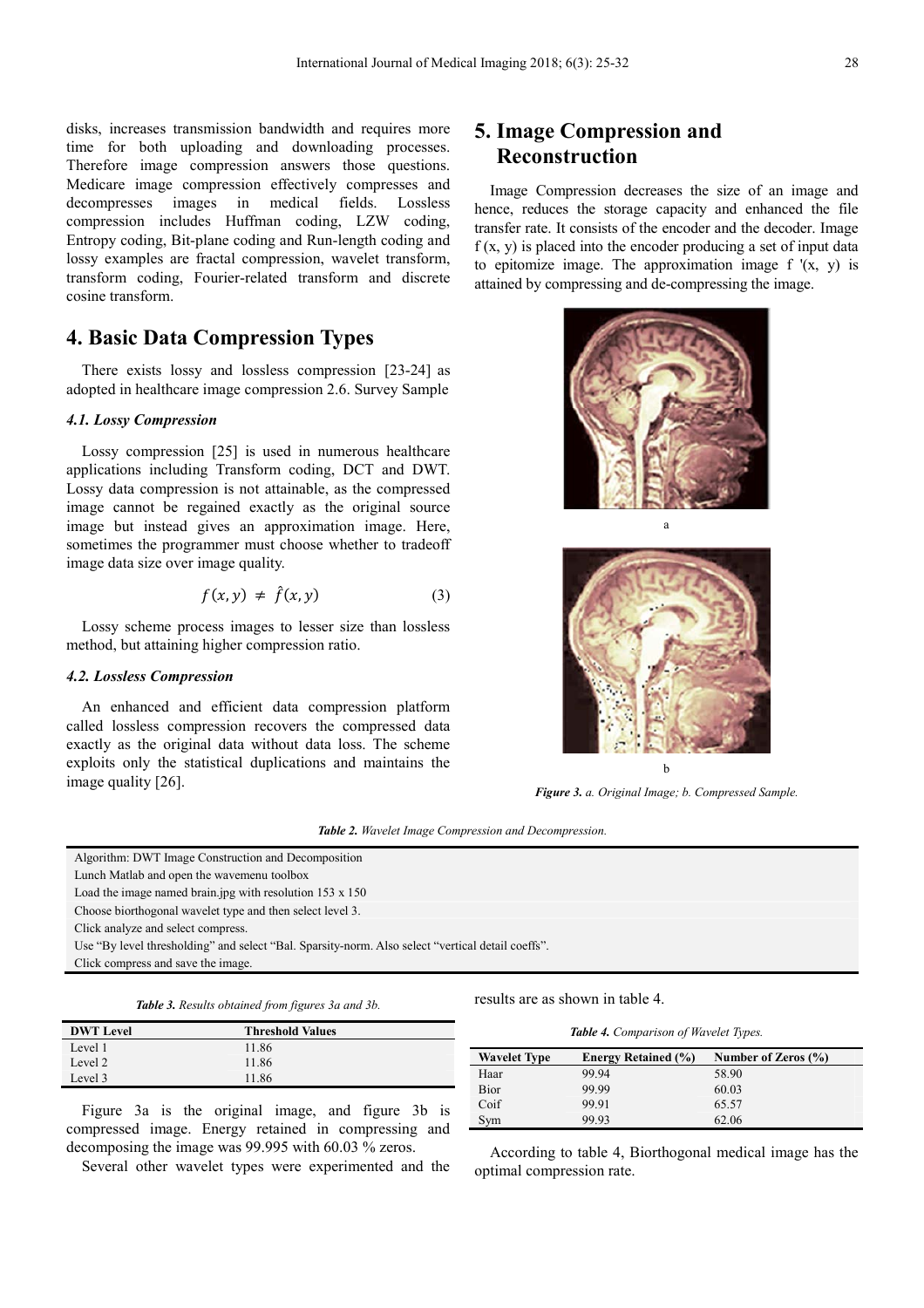

*Figure 4. Biorthogonal Medical Image Illustration.* 

### **6. Parametric Metrics**

Digital images are compressed using several data compression platforms that are examined with one or more metrics [8] are deployed to measure the performance of the processed image in Matlab in equations 4, 5 and 6. Peak Signal to Noise Ratio (PSNR) as a metric proved that the synthesized image attained optimal quality after compression. PSNR and MSE measured in Decibel.

Also, Mean Square Error (MSE) is used to examine image quality. PSNR is inversely proportional to MSE. Compression Ratio, a parametric metric calculate the amount of compression. PSNR and Compression ratios are inversely related. Numerous data compression performance indexes [8].

$$
PSNR = 10 \log_{10}(255^2 / MSE)dB \tag{4}
$$

$$
MSE = \frac{1}{MN} \sum_{x=1}^{M} \sum_{y=1}^{N} [f(x, y) - \hat{f}(x, y)]^{2} \quad (5)
$$

Note, MSE is mean square error,

 $M =$ Image rows,

 $N =$ Image columns.

$$
C_R = \frac{n_1}{n_{12}}\tag{6}
$$

 $C_R$  is Compression ratio.

Example, the CR 80:1 means the source image has 80- bits per unit in the compressed data.

#### *6.1. Haar Wavelet*

Haar, a family of the mother wavelet is deployed to construct an orthogonal basis in L2 (IR) via dilations and integer translation. A multiscale differential operator of order 1 is evident in haar mother wavelet. Haar wavelet flows in a discontinuous order, and therefore, it is not differentiable.

However, haar wavelet transform exhibits features that analyses signals, such as to monitor tools failure in machine.

#### *6.2. Biorthogonal Wavelet*

Biorthogonal wavelet is a wavelet transform that is invertible and necessary not orthogonal in nature. It allows more degree of freedom compared to orthogonal wavelets, such as the construction of symmetric wavelet function, decomposition (analysis) and reconstruction (synthesis) of images are possible if the requirements assigned to the same orthogonal basis are discarded. It commute roles, to ensure the tilde functions are utilized in analyzing, while the dual ones are used in reconstructing the image.

*Importance of Biorthogonal Wavelet* 

- (1) Bior exhibits robust control on healthcare image compression (compactness)
- (2) Flexibility is contained in biorthogonal wavelet analysis
- (3) Compact domain allows accurate implementation.
- (4) Wavelet and scaling function are represented by FIR filter.

#### *6.3. Coiflet Wavelet*

It is designed by Ingrid Daubechies on the request of Ronald Coifman. In order to calculate the initial coefficient sequence of the pyramidal algorithm as simply as possible, it is useful to have moments of the scaling function of as high an order as possible equal to zero. They are less asymmetric as compared to the wavelet Ddr.

#### *6.4. Symlet Wavelet*

Symlet wavelets (Symr), a modification to the Daubechies wavelets families in order to enhance on the symmetry.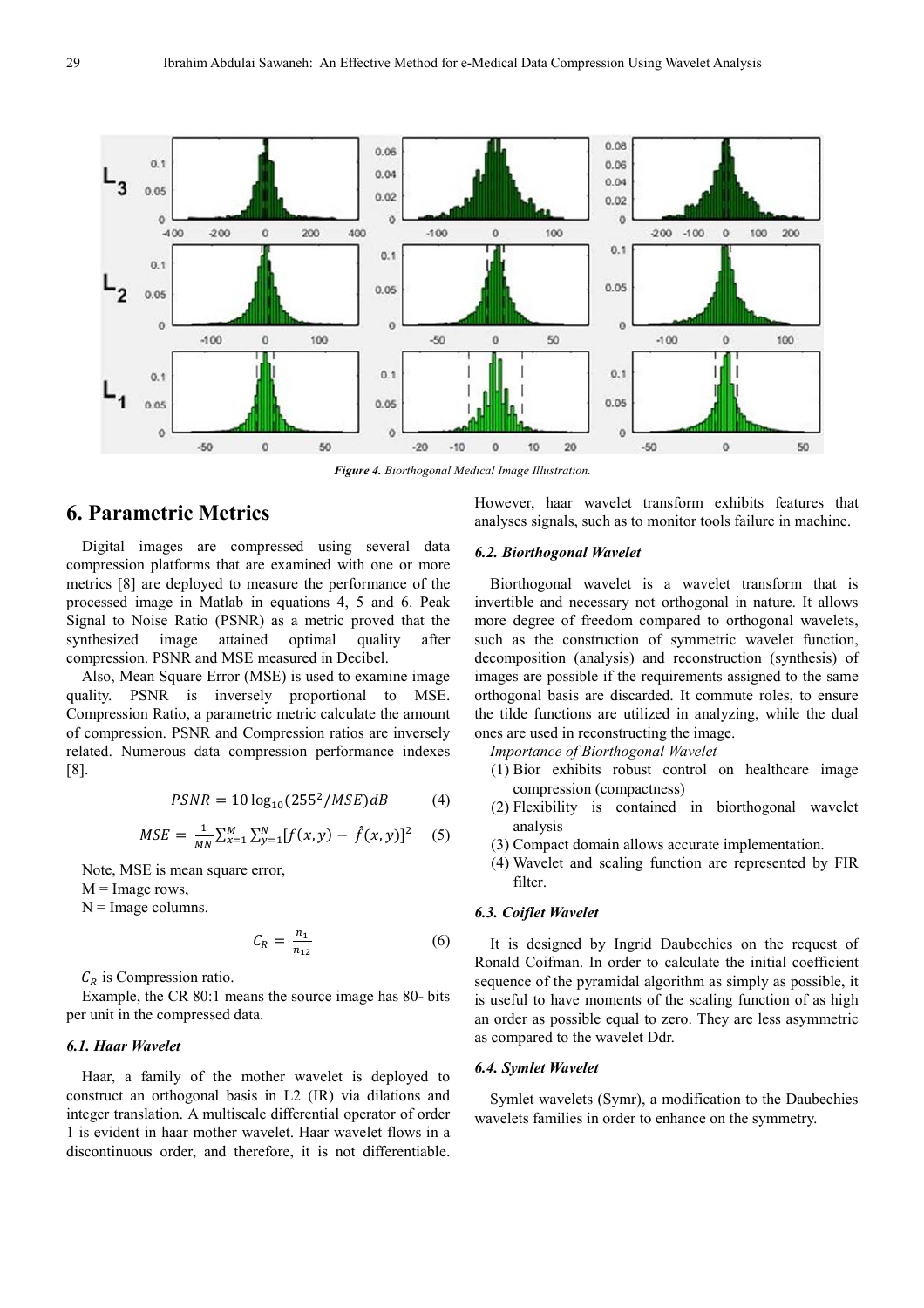*Table 5. Comparison for four wavelet types.* 

| <b>Wavelet Type</b> | Original Image in PNG | Compressed in PNG- | Compressed in JPG | <b>Compression Ratio in PNG</b> |
|---------------------|-----------------------|--------------------|-------------------|---------------------------------|
| Haar                | 44.5KB                | 14.5KB             | 6.48KB            | 3.0700                          |
| Bior                | 44.5KB                | 15.4KB             | 6.58KB            | 2.8900                          |
| Coif                | 44.5KB                | 18.9KB             | 6.63KB            | 2.3545                          |
| Sym                 | 44.5KB                | 18.6KB             | 6.59KB            | 2.3925                          |

Table 5 shows the comparison among four wavelet types (haar, bior, coif  $\&$  sym). Coif is proven to have the best compression ratio of 2.3545, haar shows the best compression of 14.5KB in PNG and 6.48KB in JPG. The experiment also proved that JPG has better compression ratio than PNG.



*Figure 5. Comparison for Four Wavelet Types.* 

*Table 6. MSE, PSNR and CR values of different performance indexes for Brain.* 

| <b>Wavelet Type</b> | MSE   | <b>PSNR</b> | CR.     |
|---------------------|-------|-------------|---------|
| Haar                | 60.25 | 30.33       | 10.9167 |
| Bior                | 60.25 | 30.33       | 10.9167 |
| Coif                | 58.89 | 30.43       | 9.7300  |
| Sym                 | 59.03 | 30.42       | 9.6324  |

Table 6 indicates the assessments of three parametric performance indexes for brain scan with four (4) different wavelet types. The experiment indicates that coif had superior MSE and PSNR as compared to other wavelets, but sym attributes excellent compression performance ratio.

### **7. Software Implementation**

Matab platform was used for implementing the research objective through the graphical user interface toolbox. And experimentation was successful in accurately recovery vital signs with high optimal performance without image loss.

#### *7.1. Experimentation*

Different medical images were collected, stored, processed and analyzed using different wavelet types [26]. The study focused more on DWT, Haar wavelet, biorthogonal wavelet because of limited research time. Lossless was used to compress, decompress and de-noise medical images, as medical data requires reliability and completeness.

Performance indexes such as CR, MSE and PSNR were applied to test the effectiveness of our proposed scheme.

#### *7.2. Discussion*

Table 4.1indicates an image with resolution 640 x 640 and size 92. 0 KB in JPEG formats for three wavelet types. The wavelet type (sym) proves better compression ration than haar and Biorthogonal wavelets. But our experiment further tells us that haar has superior error with peak signal to noise ratio corrections than the two-wavelet types.

The experimentation adapted better reconstruction scheme is faster and effective several times than the conventional compression-based algorithms.

### **8. Conclusion**

Traditional data compressibility yields little effects on health monitoring system. Other difficulties like bulky wired devices attached to patient restrict mobility and comfort, creates poor image quality, and inability to constantly monitor patient out of hospitals. This report shows that a highly efficient image compression can be achieved when DWT-approximation information is utilized well. Compression-based algorithm skillfully recovers signals & imageries with little alertness of the measurements' sparsity with excellent quality.

Nevertheless, there exist few drawbacks in healthcare image processing for remote health tele-monitoring systems. Non-sparsity of few samples recorded in remote health telemonitoring pose major challenges.

The proposed scheme uses DWT based-compression technique to compress and decompress medical image for reduced transmission times with superior data compressibility. The author was able to achieve this in reducing data storage space. Therefore, the research is directed towards establishing minimal cost, better data compression for analysis of different models resourceful medical image compression-based algorithm. Many mother wavelet mother types were used including DWT, Fourier Transform, FFT and Haar to check for high efficiency. This is necessary because of the rising utilization of health monitoring systems and intelligent agencies as key foundation.

### **9. Recommendation**

Exploring other wavelet-based image compression structures like Daubechies' wavelets is fundamental for future direction. Future works engross enhancing medical image quality by incrementing PSNR rate, reducing MSE rate and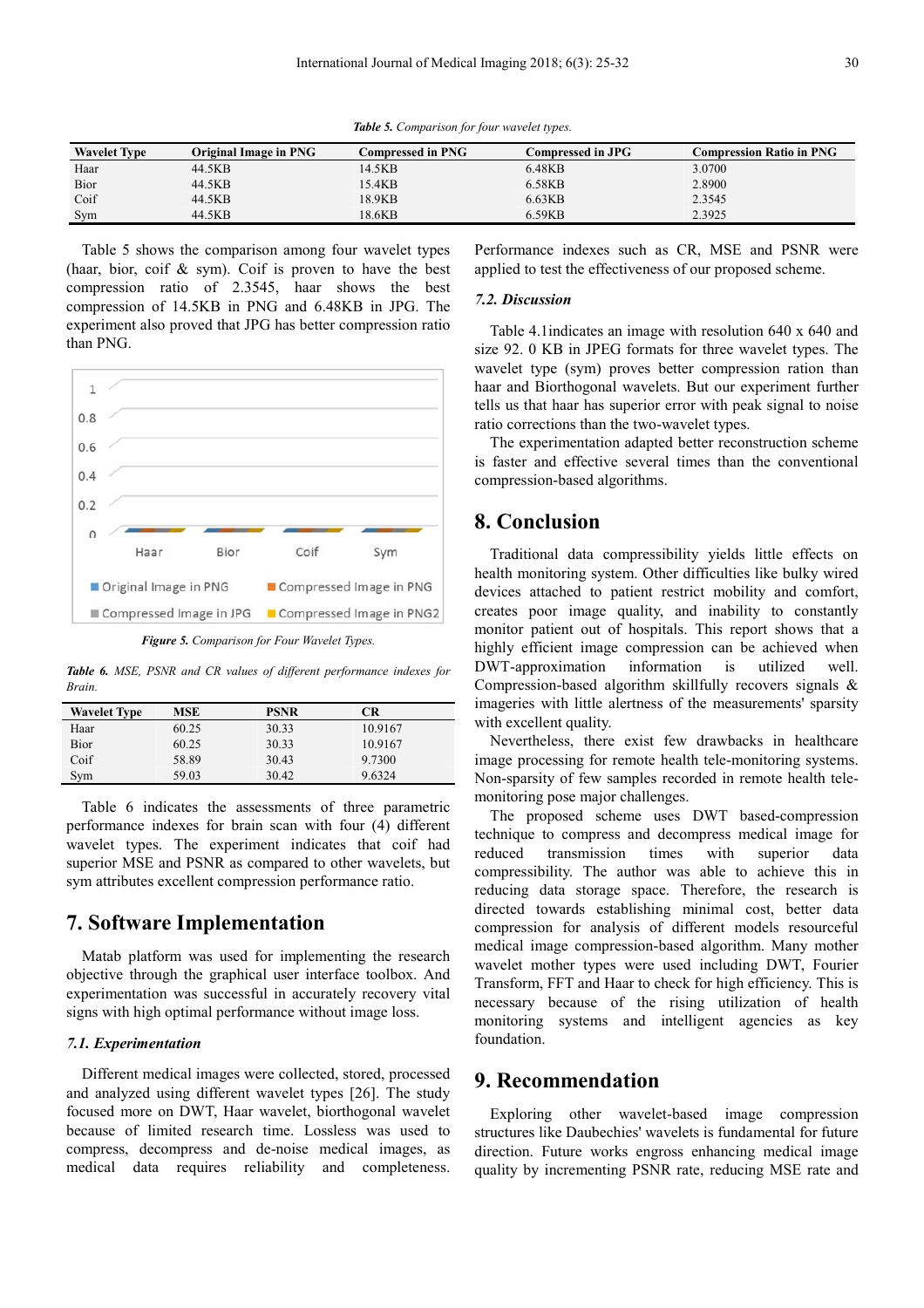other parametric index such as percentage root-square distortion (PRD).

### **Acknowledgements**

Thanks and appreciation goes to a Thesis title "DWT Based Image Compression for Health Systems" written by (Sawaneh, 2017). The researcher also acknowledges the support received from the Institute of Advanced Management and Technology (IAMTECH), particularly Prof. Paul Kamara and wife Dr. (Mrs.) Abie Paula Kamara, Dr. Michael Nicolas Wundah, and Mrs. Elizabeth Sawaneh. The author would also like to acknowledge Assistant Prof. Nadir Mustafa Mohammed Osman of the University of Blue Nile (UOBN) in Sudan and Professor Jian Ping-Li of the University of Electronic Science and Technology of China.

### **Appendices**



*Figure A1. Detfingr\_Compressed\_haar (19.1KB).* 



*Figure A2. Detfingr\_Compressed\_bior (19.4KB).* 



*Figure A3. Detfingr\_Compressed\_coif (18.6KB).* 



*Figure A4. Detfingr\_Compressed\_sym (19.0KB).* 

### **References**

- [1] Stephen Wong, Loren Zaremba, David Gooden, and H. K. Huang" Radiologic Image Compression-A Review.
- [2] S. Hludov, Chr. Meinel Institut of Telematics," DICOM image compression.
- [3] S. Sagiroglu, D. Sinanc. Big data: A review [C]. International Conference on Collaboration Technologies and Systems, 2013, 42–47.
- [4] M. Molly Knapp. Big Data. Journal of Electronic Resources in Medical Libraries [J]. 2013, 10 (4), 215–222.
- [5] F. F. Costa. Big data in biomedicine [J]. Drug Discovery Today, 2014, 19 (4), 433–440.
- [6] Ms. Sonam Malik and Mr. Vikram Verma' Comparative analysis of DCT, Haar and Daubechies Wavelet for Image Compression' Student, Dept. of Electronics & Communication JMIT / Radaur /India, Assistant Professor, Deptt. Of I. T. JMIT / Radaur, India.